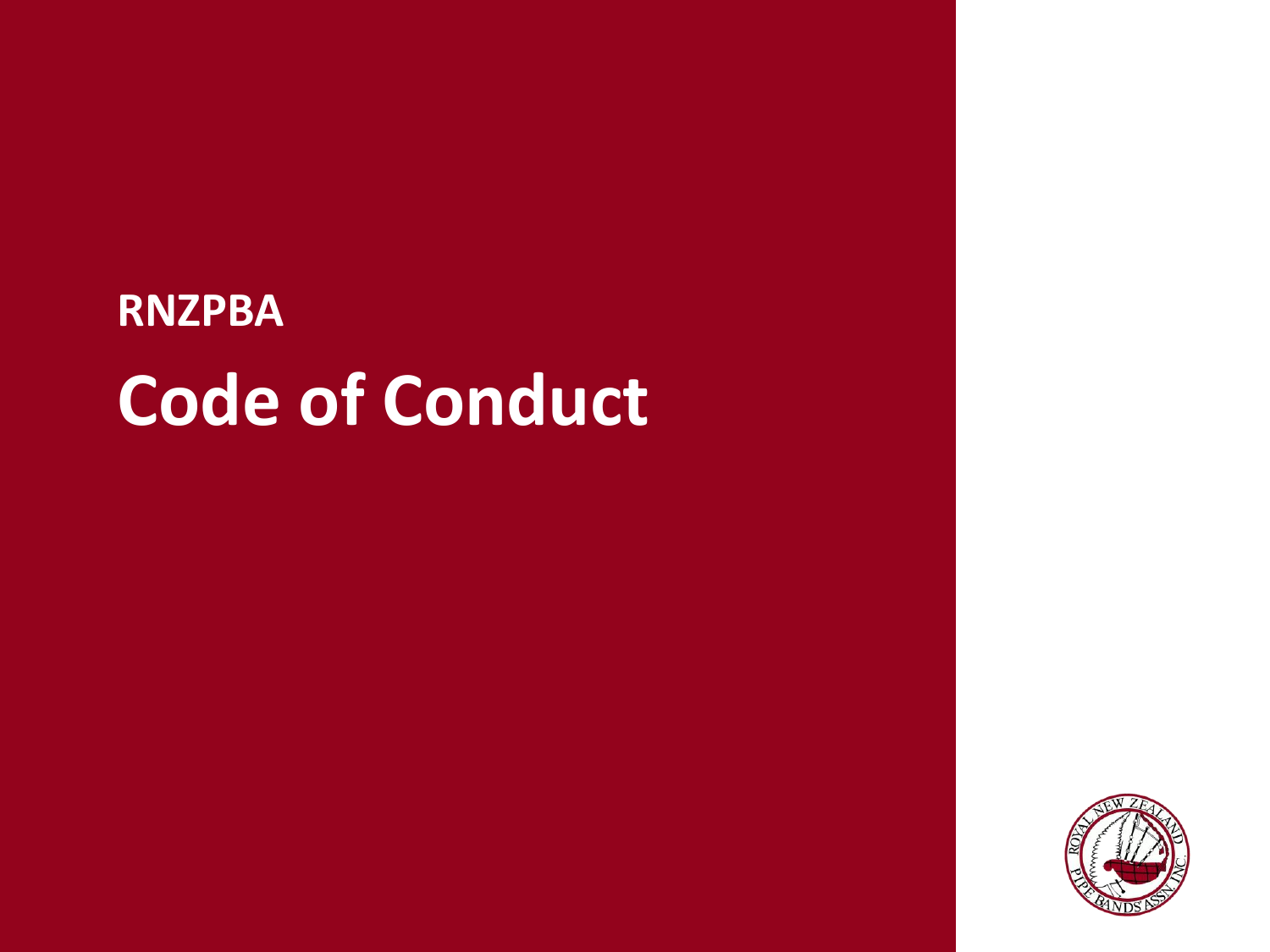### **Contents**

| Message from the President3          |  |
|--------------------------------------|--|
| Introduction to the Code of Conduct4 |  |
|                                      |  |
|                                      |  |
|                                      |  |
|                                      |  |

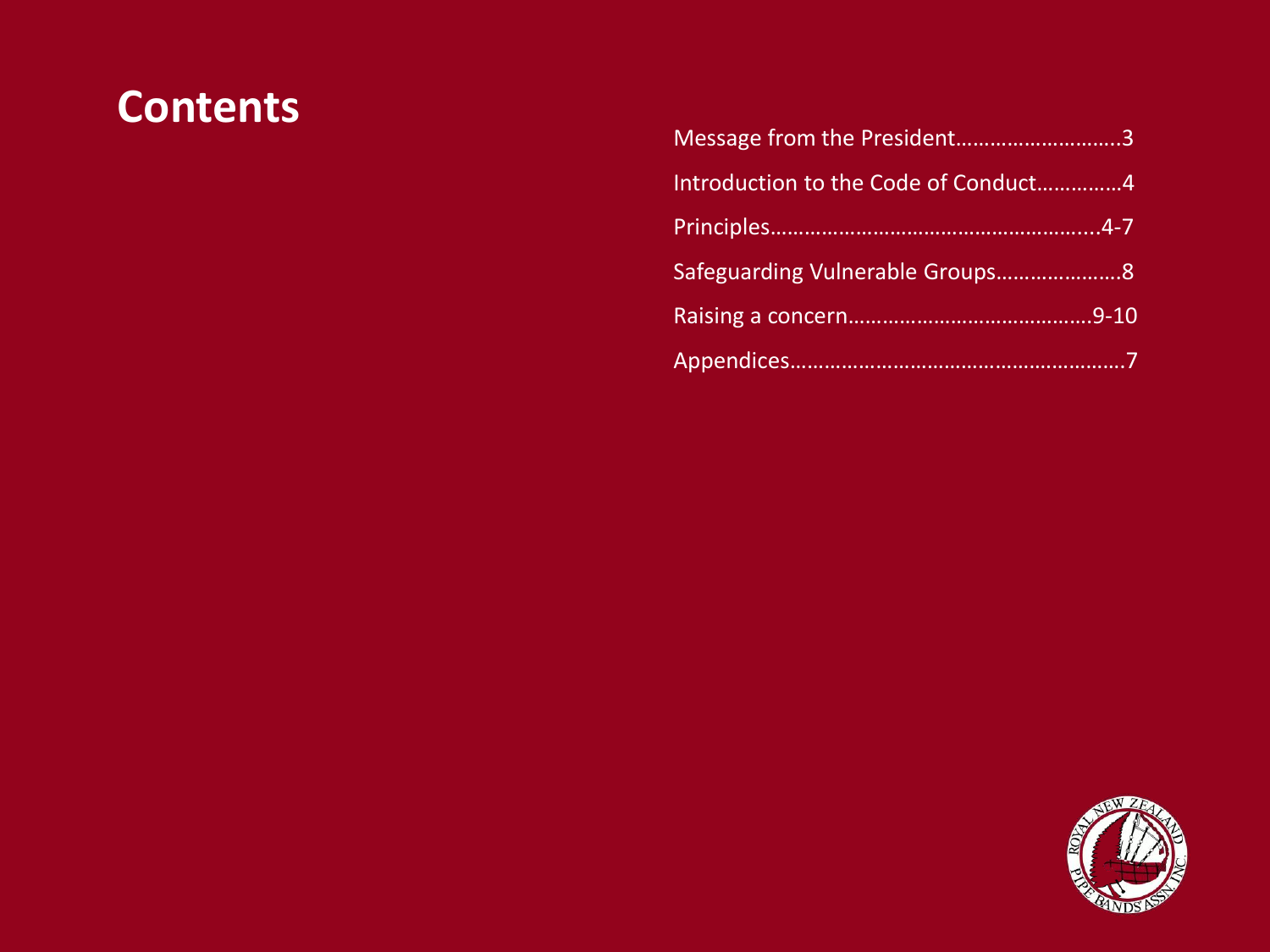

#### **Message from President – Iain Blakeley**

We need to be clear about the standards we expect of ourselves and those participating in our activities whether as instructors, adjudicators, officials, bands or band members and wider band management.

When we work with children and adults at risk we are in a position of trust and are role models.

This Code of Conduct has been written following extensive feedback and discussions with Members. While we have been able to operate under informal guidelines until now, our Members have, rightly, asked that we formalise our shared expected standards of conduct in all aspects of pipe banding in New Zealand. This Document does that.

The Board of the RNZPBA is committed to and will apply the principles set out in this document, and asks all Members do the same.

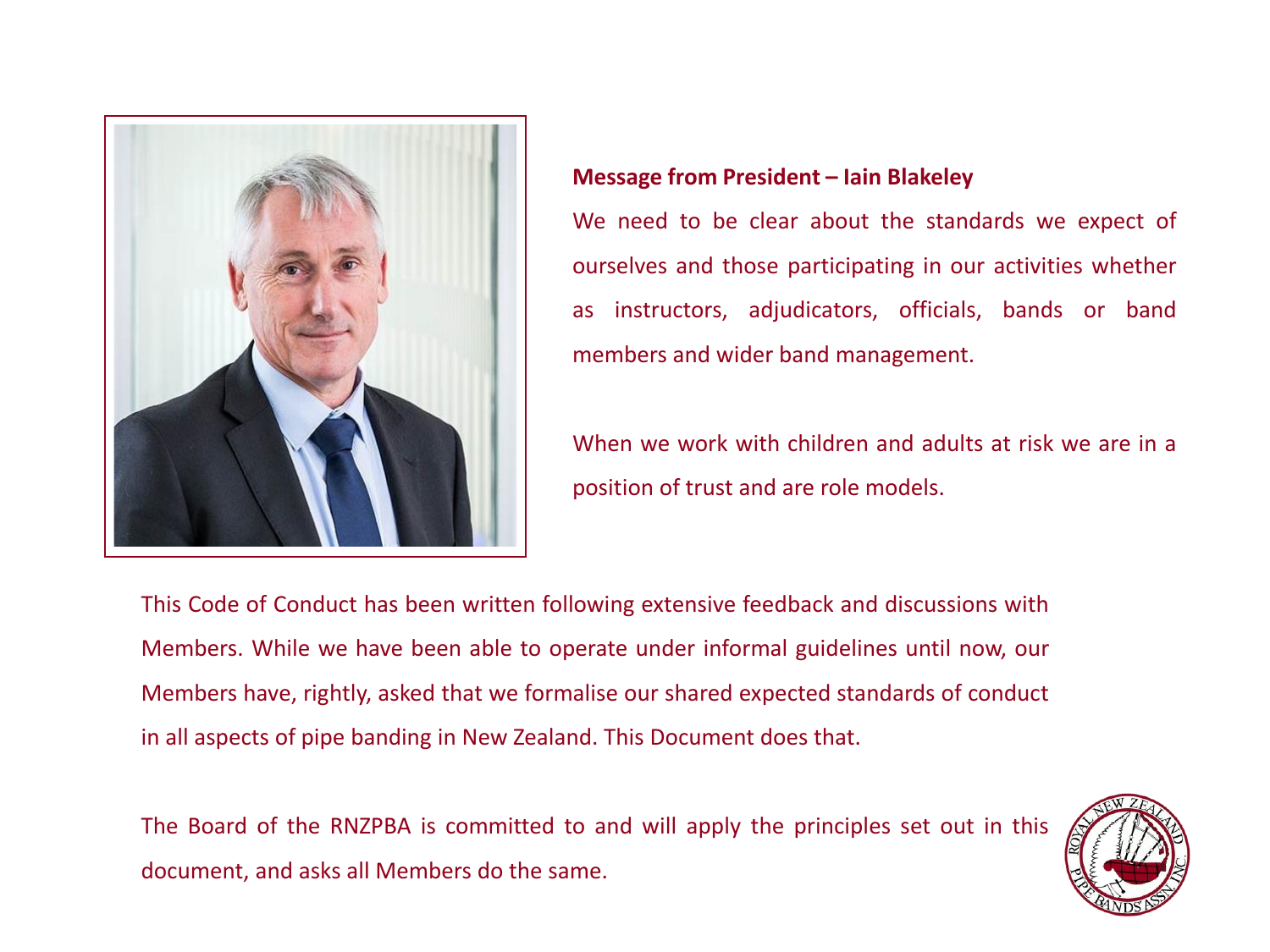## **Introduction to the Code of Conduct**

The RNZPBA aspires to assist individuals and bands in reaching their highest potential and raising the level of our art. All RNZPBA member bands, centres, judges, contest committees and learning programs are responsible for ensuring an environment that makes participation a positive and rewarding experience for all. The RNZPBA Code of Conduct is intended to work in conjunction with the RNZPBA Rules, Policies and Procedures and, as such, sets forth RNZPBA and its members' commitment to act ethically in all instances. It is expected that all Members of RNZPBA will implement and adhere to the principles of this Code.

### **Principles**

- 1. Participation and Inclusion
- 2. Promotion of a Safe, Positive, Harassment Free and Healthy Environment
- 3. Commitment to Integrity

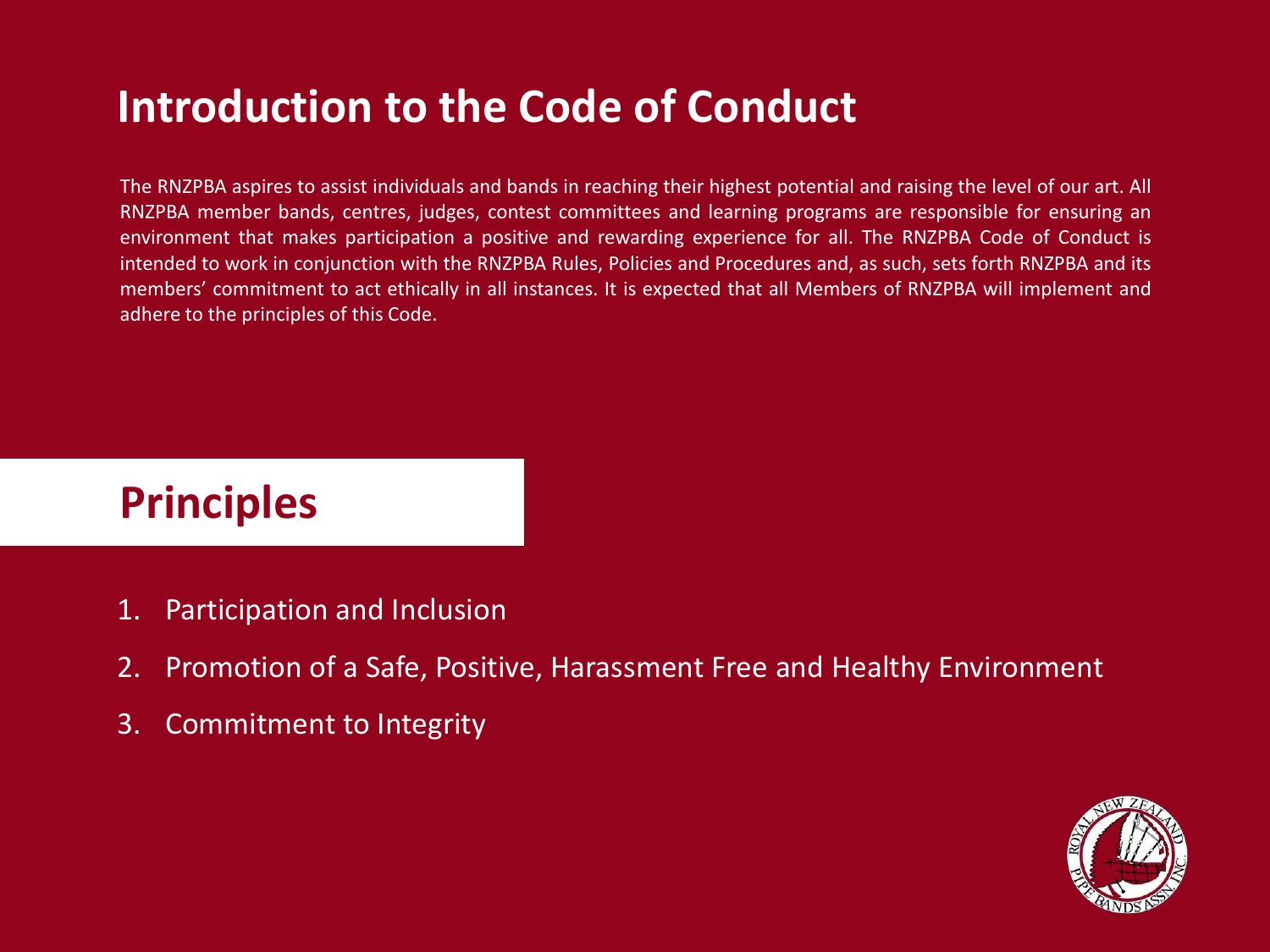#### **1. Participation and Inclusion**

Our art is a hobby for most, and a profession for some. In promoting our art, we encourage all people to support and join in, helping us to grow and develop musicians and promote what we do.

- We must promote positive participation and discourage behaviour that is likely to interfere with the orderly conduct of the activity, participation in, or enjoyment of, an activity or event.
- We should conduct ourselves in a manner that is not detrimental to others.
- We must respect the rights and opinions of others.
- We must promote inclusion and an environment free of discrimination.
- We may not restrict the ability of a Member to participate in RNZPBA activities because of race, sex, creed, sexual orientation, age, national origin, mental or physical disability, or any other basis proscribed by law.

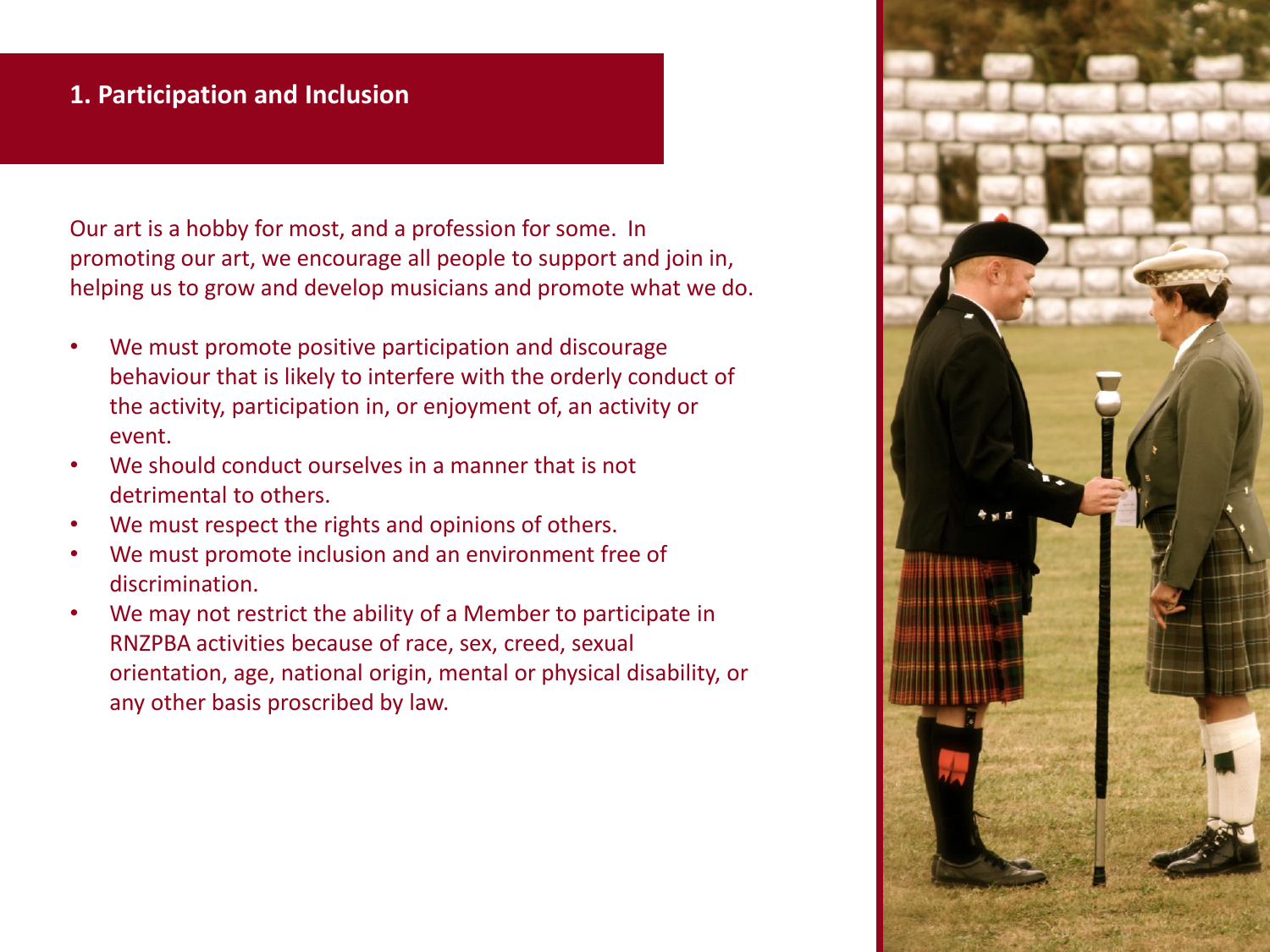#### **2. Promotion of a Safe, Positive, Harassment Free and Healthy Environment**

We, as members of RNZPBA, have a responsibility to provide a safe, positive, harassment free and healthy environment for our members. To create this environment, we must:

- make decisions in the best interest of all members.
- promote a culture of trust and empowerment that moves piping and drumming in a positive direction as an art.
- promote a culture that encourages people of any race, sex, creed, sexual orientation, age, national origin, mental or physical disability to participate.
- respect the fundamental rights, dignity, and worth of all participants.

**Note**: The RNZPBA is committed to providing a safe environment for all its members, judges, contest officials from harassment including sexual harassment. The RNZPBA will operate a zero tolerance policy for any form of harassment, treat all incidents seriously and promptly investigate all allegations of harassment. Any person found to have harassed another may face disciplinary action, up to and including expulsion from RNZPBA activities. All complaints of harassment will be taken seriously and treated with respect and in confidence. No one will be victimised for making such a complaint.

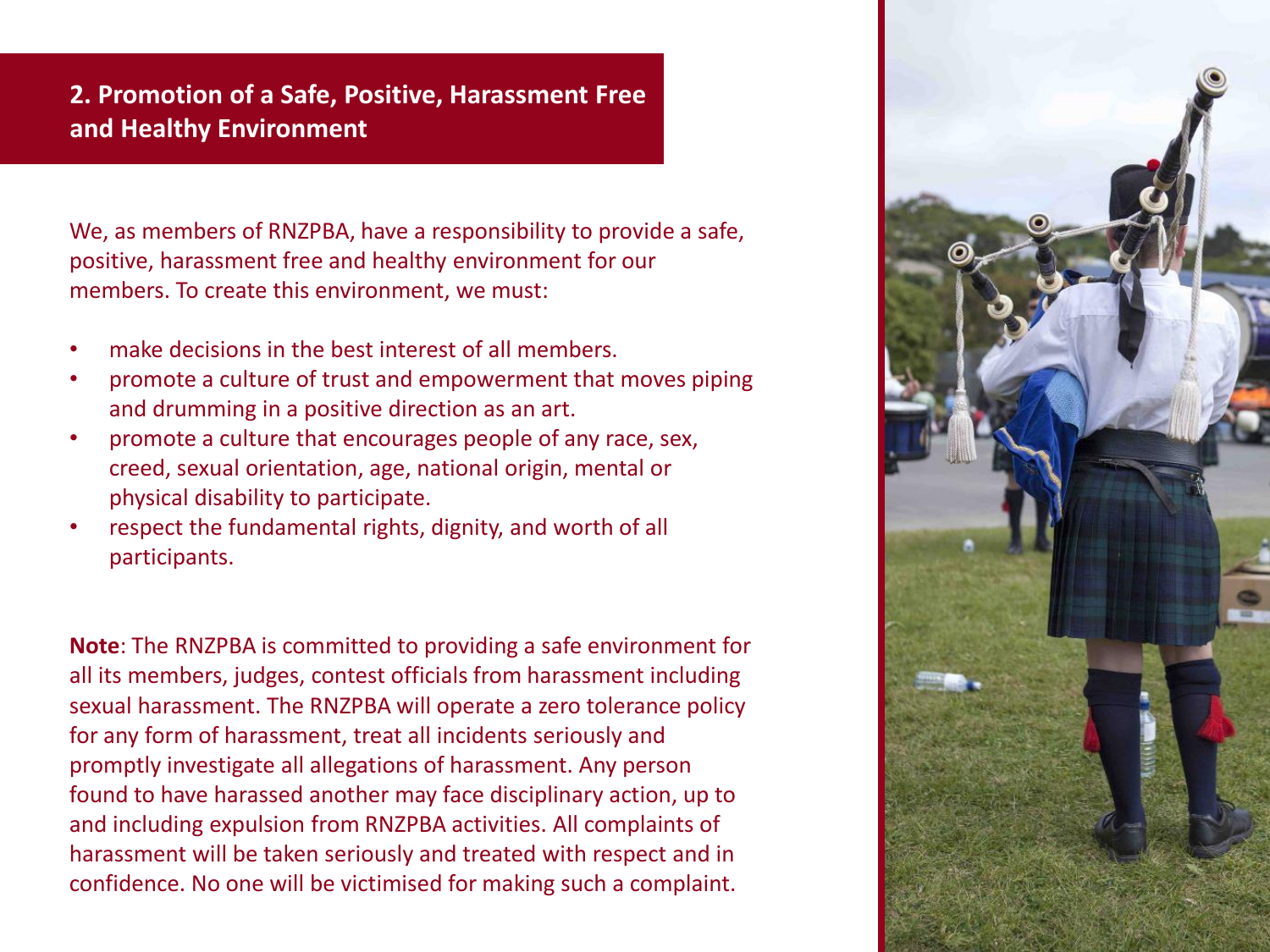#### **3. Commitment to Integrity**

We, as members of RNZPBA, have a responsibility to uphold the integrity of RNZPBA and to act honestly, openly, fairly, and competently. We must:

- be knowledgeable of, understand and follow RNZPBA rules and policies, and refrain from knowingly misrepresenting or misinterpreting such.
- promote fair play.
- display good sportsmanship.
- maintain respect 'on the field' and refrain from intimidating, embarrassing or improperly influencing any individual responsible for participating in, judging, or administering a competition.
- make honest certifications regarding compliance with RNZPBA policies, procedures and membership requirements

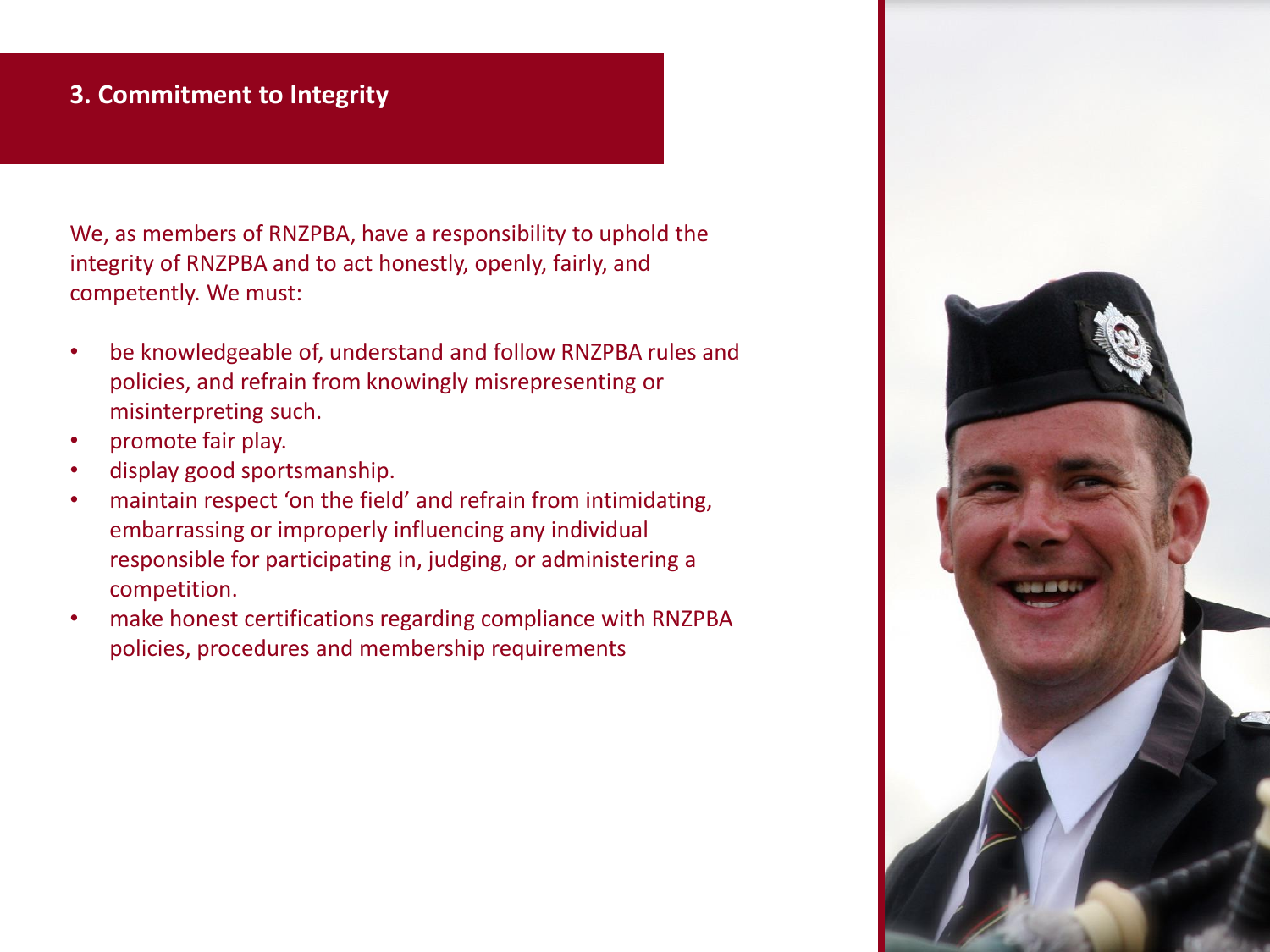### **Safeguarding Vulnerable Groups**

The RNZPBA acknowledges the duty of care to safeguard and promote the welfare of children and adults at risk. The RNZPBA is committed to ensuring safeguarding practice reflects statutory responsibilities, government guidance and complies with best practice. Our extra duty of care, especially applies for all children up the age of 16 years and adults at risk.

An adult at risk is someone who is aged 16 years and over who:

- is unable to safeguard his/her own wellbeing, property, rights or other interests
- is at risk of harm
- may be affected by disability, mental disorder, illness or physical or mental infirmity, and more vulnerable to being harmed than adults who are not so affected

### **RNZPBA stance**

- the welfare of the child or adult at risk is paramount
- all children and adults at risk, whatever their age, culture, disability, gender, language, racial origin, religious beliefs and/or sexual identity have the right to protection from abuse
- all suspicions and allegations of abuse and poor practice will be taken seriously and responded to swiftly and appropriately
- all RNZPBA members engaged in activities that bring them into contact with children and adults at risk, have a responsibility to report concerns to the appropriate services (Social Work Services or Police) and to inform RNZPBA Board
- any concerns should be reported immediately to the Police or Social Services

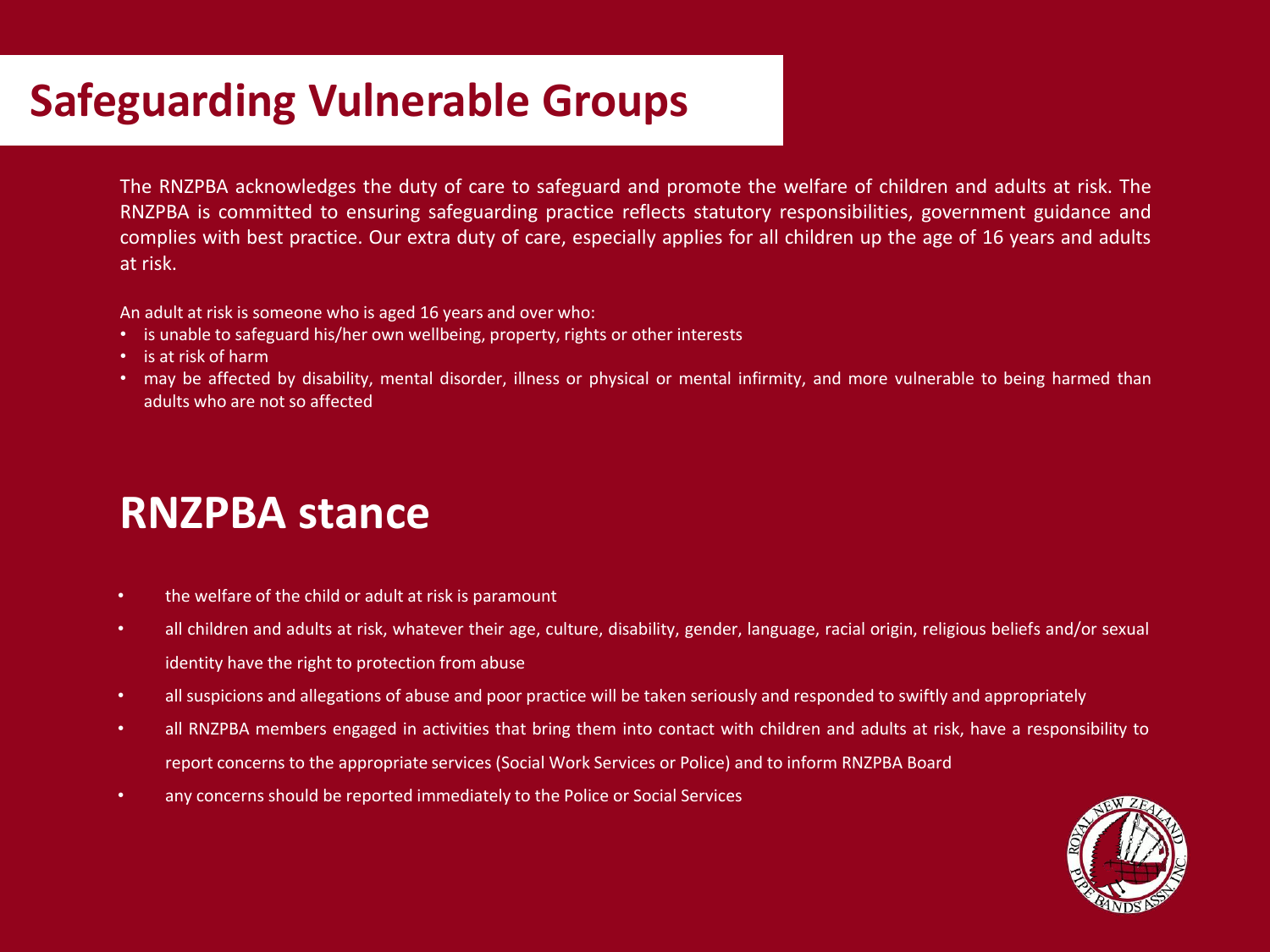### **Flowchart for suspected or reported abuse or neglect**



- Been made aware of possible harm/abuse of a vulnerable person via your involvement in your band and/or;
- Observed indicators of abuse and/or;
- Received a disclosure from them about some form of abuse

**Oranga Tamariki**

**Respond to the vulnerable person in an appropriate manner and advise that you will need to report this. Take notes.** 

**Do your concerns relate to a vulnerable person in immediate danger and need of protection?**



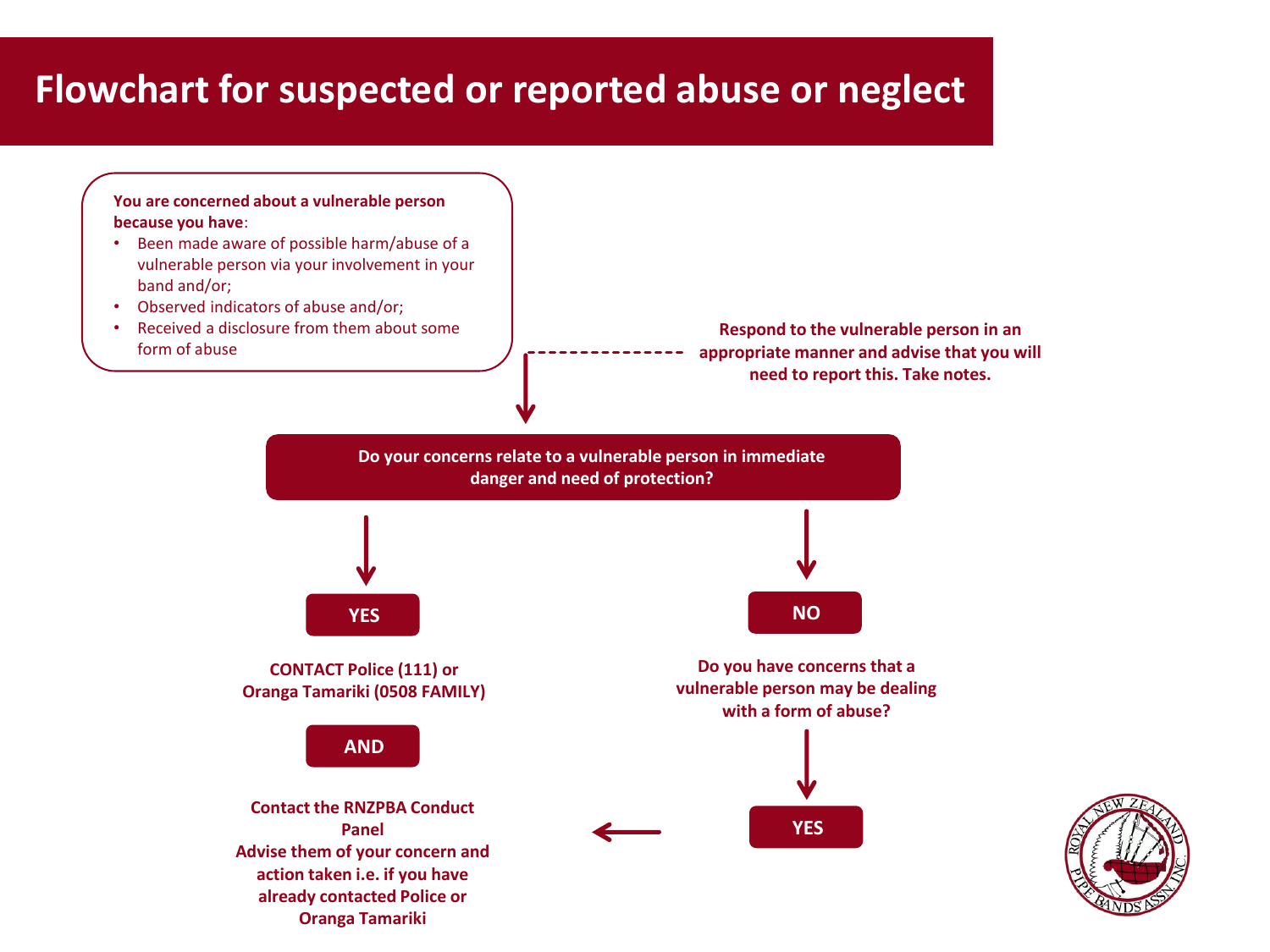### **Flowchart for suspected or reported bullying or harassment**



**be undertaking and communicated to the band**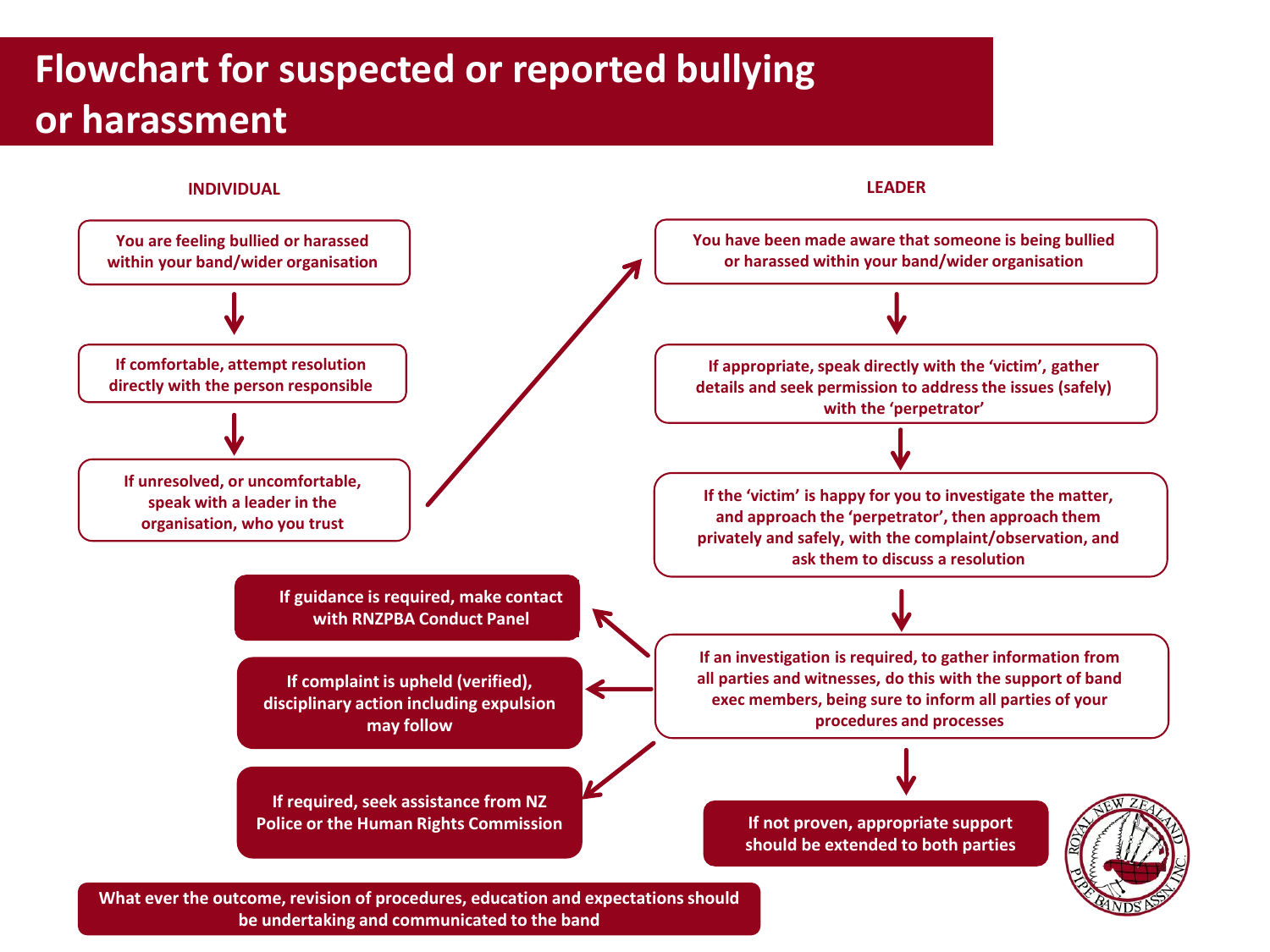# **Appendices 1**

#### **Child Abuse Important Terms**

This section explains the common terminology used in child protection.

The Children, Young Persons and their Families Act, 1989, defines child abuse as

> **"...the harming (whether physically, emotionally, or sexually), ill-treatment, abuse, neglect, or deprivation of any child or young person".**

The following definitions give context to the four types of abuse or neglect of a young person.

**Physical abuse** is a non-accidental act on a young person that results in physical harm or the fabrication or inducement of illness.

**Emotional abuse** is the persistent emotional illtreatment of a young person such as to cause a severe and persistent adverse effect on the young person's emotional development.

**Sexual Abuse** involves forcing or enticing a young person to take part in sexual activities of any kind. Sexual abuse occurs solely because of behaviours or decisions made by the person abusing and not because of any particular quality of a young person. A sexual relationship between an adult and a young person will always be wrong, unequal and unacceptable.

**Neglect** is the persistent failure or lack of action to meet a young person's basic physical and/or psychological needs, causing long-term serious harm to the young person's health or development.